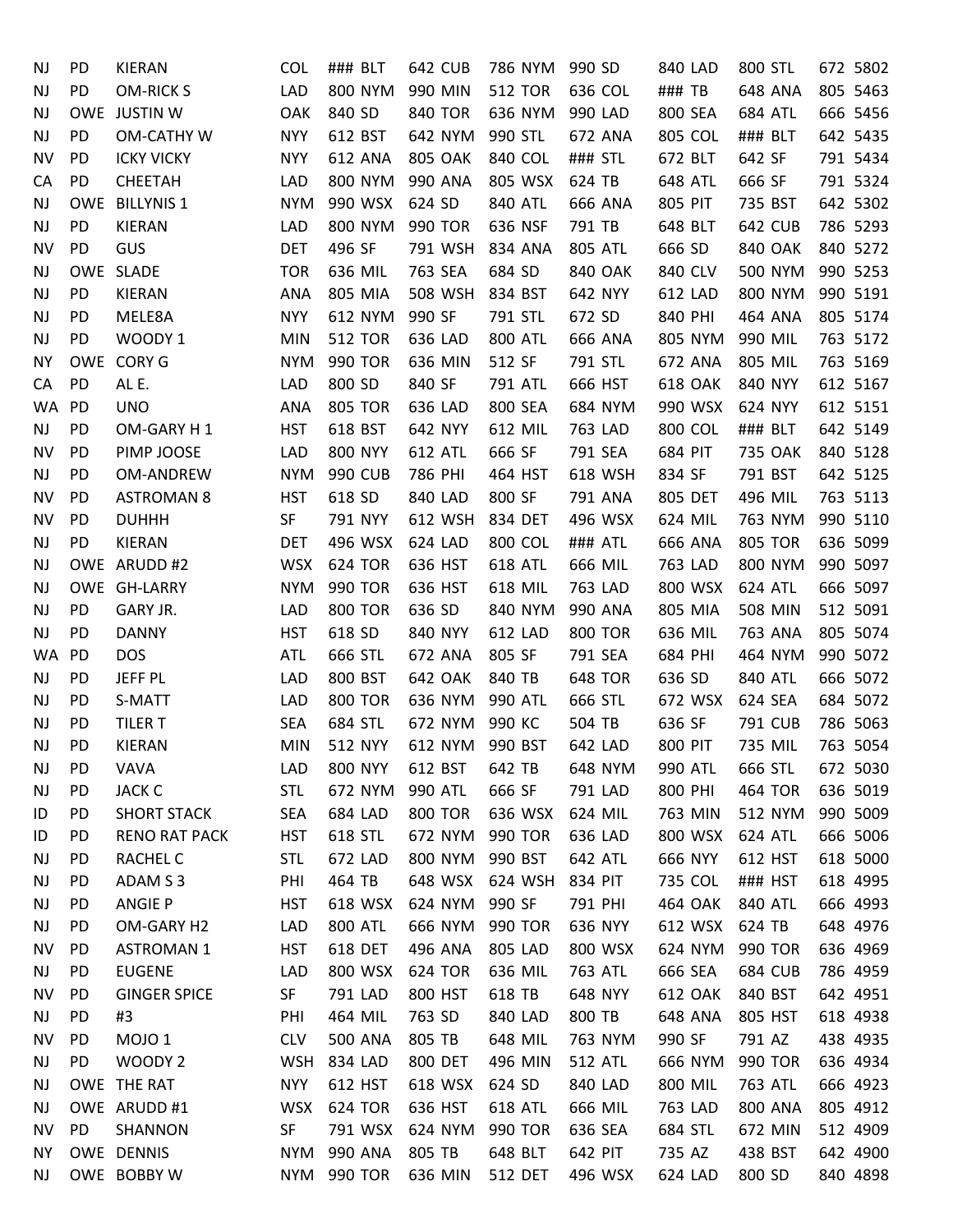| NJ        | OWE BWJ   |                      | <b>TOR</b> | 636 WSX        | 624 LAD        | 800 SD          | 840 NYM        | 990 MIN        | <b>512 DET</b>   | 496 4898 |
|-----------|-----------|----------------------|------------|----------------|----------------|-----------------|----------------|----------------|------------------|----------|
| <b>NJ</b> | PD        | ANDREA               | <b>STL</b> | 672 NYM        | 990 NYY        | 612 KC          | 504 SF         | 791 ANA        | 805 MIA          | 508 4882 |
| NV        | <b>PD</b> | <b>ASTROMAN 3</b>    | <b>HST</b> | 618 LAD        | <b>800 TOR</b> | 636 NYM         | 990 SEA        | 684 DET        | 496 TB           | 648 4872 |
| CA        | PD        | <b>KELLY O</b>       | <b>NYM</b> | 990 PHI        | 464 ANA        | 805 SF          | 791 MIA        | 508 LAD        | 800 MIN          | 512 4870 |
| <b>NJ</b> |           | OWE ALEX CAT         | PIT        | 735 AZ         | 438 WSH        | 834 COL         | ### TEX        | <b>266 OAK</b> | 840 SEA          | 684 4869 |
| <b>NJ</b> |           | OWE JLOOMIS 1        | <b>ATL</b> | 666 DET        | 496 SF         | 791 TOR         | 636 STL        | 672 NYM        | 990 NYY          | 612 4863 |
| <b>NV</b> | <b>PD</b> | SCOTT & JAN 1        | <b>SF</b>  | 791 STL        | 672 ANA        | 805 TB          | 648 MIA        | 508 HST        | 618 LAD          | 800 4842 |
| NJ        | PD        | <b>OM-ERINN</b>      | LAD        | 800 PHI        | <b>464 ATL</b> | 666 BST         | 642 SF         | 791 OAK        | <b>840 TOR</b>   | 636 4839 |
| <b>NJ</b> | PD        | <b>JOSH S</b>        | <b>BLT</b> | <b>642 CUB</b> | 786 NYY        | 612 PHI         | 464 NYM        | 990 DET        | 496 OAK          | 840 4830 |
| NV        | <b>PD</b> | <b>ASTROMAN 9</b>    | <b>HST</b> | 618 MIL        | 763 SEA        | 684 NYM         | 990 TOR        | 636 MIN        | 512 WSX          | 624 4827 |
| CA        | PD        | ESPO <sub>1</sub>    | <b>TOR</b> | 636 ATL        | 666 PHI        | 464 ANA         | 805 MIN        | 512 COL        | ### STL          | 672 4827 |
| <b>NV</b> | PD        | SCOTT & JAN 2        | SF         | 791 STL        | 672 MIL        | 763 ANA         | 805 MIA        | <b>508 CUB</b> | 786 DET          | 496 4821 |
| <b>NJ</b> |           | OWE JOHN U           | <b>MIN</b> | 512 MIL        | 763 SD         | 840 LAD         | 800 PHI        | 464 TOR        | 636 ANA          | 805 4820 |
| <b>NJ</b> |           | OWE GH-HENRY 3       | <b>BST</b> | 642 ATL        | 666 WSX        | 624 NYM         | 990 KC         | 504 TB         | 648 PIT          | 735 4809 |
| <b>NJ</b> | PD        | <b>KOLEEN</b>        | TB         | 648 NYM        | 990 ANA        | <b>805 CIN</b>  | 618 WSX        | 624 ATL        | 666 BLT          | 453 4804 |
| CA        |           | OWE GRINGO           | <b>NYY</b> | 612 LAD        | <b>800 ATL</b> | 666 MIL         | 763 HST        | 618 CLV        | 500 WSH          | 834 4793 |
| <b>NJ</b> |           | OWE GH-HENRY 1       | <b>BST</b> | 642 NYM        | 990 SF         | 791 MIN         | 512 SEA        | 684 STL        | 672 DET          | 496 4787 |
| ID        | PD        | LONE DUCK            | PHI        | 464 STL        | 672 SD         | 840 ATL         | 666 TOR        | 636 NYM        | 990 MIA          | 508 4776 |
| <b>NJ</b> |           | OWE HUGGYBEAR 1      | <b>CUB</b> | 786 TEX        | 266 COL        | ### WSH         | 834 AZ         | 438 PIT        | 735 BLT          | 642 4773 |
| <b>NJ</b> |           | OWE HUGGYBEAR 2      | LAD        | <b>800 NYY</b> | 612 HST        | 618 WSX         | 624 SD         | <b>840 TOR</b> | 636 BST          | 642 4772 |
| CA        | <b>PD</b> | ESPO <sub>2</sub>    | LAD        | 800 MIL        | 763 NYM        | 990 SEA         | 684 CIN        | <b>246 CUB</b> | 786 DET          | 496 4765 |
| <b>NJ</b> | PD        | MELE8                | LAD        | 800 HST        | 618 WSX        | 624 TOR         | 636 TB         | 648 MIL        | 763 ATL          | 666 4755 |
| <b>NJ</b> | PD        | <b>STEPH S</b>       | LAD        | <b>800 NYY</b> | 612 PHI        | 464 BST         | 642 HST        | 618 WSX        | 624 NYM          | 990 4750 |
| <b>NV</b> | <b>PD</b> | <b>DANMAN</b>        | LAD        | 800 TB         | 648 MIL        | 763 ATL         | 666 STL        | 672 SEA        | 684 MIN          | 512 4745 |
| <b>NJ</b> |           | OWE ARUDD #3         | SD         | 840 MIL        | 763 KC         | <b>504 TOR</b>  | 636 SEA        | 684 LAD        | 800 MIA          | 508 4735 |
| <b>NJ</b> | PD        | WIZARD 1             | LAD        | <b>800 TOR</b> | 636 NYM        | 990 SF          | 791 MIN        | 512 CLV        | 500 KC           | 504 4733 |
| СA        | <b>PD</b> | LETTUCE TRIMMER 2    | <b>BST</b> | 642 TB         | 648 ATL        | 666 SF          | 791 STL        | 672 MIN        | <b>512 LAD</b>   | 800 4731 |
| <b>NJ</b> | <b>PD</b> | <b>ED</b>            | <b>NYY</b> | 612 MIL        | 763 LAD        | <b>800 OAK</b>  | 840 SD         | 840 HST        | <b>618 CIN</b>   | 246 4719 |
| <b>NJ</b> |           | OWE JIGGIE AGENT     | <b>DET</b> | 496 MIN        | <b>512 ATL</b> | 666 MIA         | 508 STL        | 672 SF         | 791 COL          | ### 4717 |
| <b>NJ</b> | PD        | ADAM S 2             | <b>STL</b> | 672 SF         | 791 KC         | <b>504 ANA</b>  | 805 BLT        | 642 CUB        | 786 MIA          | 508 4708 |
| MD.       |           | OWE MARK M 2         | <b>MIN</b> | <b>512 ATL</b> | 666 PHI        | 464 WSH 834 CUB |                | 786 TOR        | 636 ANA          | 805 4703 |
| AZ        | <b>PD</b> | <b>MARKY MARK</b>    | <b>HST</b> | 618 BST        | 642 NYM        | 990 STL         | 672 ANA        | 805 MIN        | 512 AZ           | 438 4677 |
| <b>NV</b> | PD        | <b>ASTROMAN 4</b>    | <b>HST</b> | 618 MIN        | 512 DET        | 496 TOR         | 636 LAD        | 800 NYM        | 990 WSX          | 624 4676 |
| NJ        | <b>PD</b> | OM-ERIC              | <b>TOR</b> | 636 PHI        | 464 ATL        | 666 MIA         | 508 SWEA       | 684 COL        | ### BST          | 642 4672 |
| NV        | <b>PD</b> | <b>ASTROMAN 7</b>    | <b>HST</b> | 618 SF         | 791 SEA        | 684 WSX         | 624 LAD        | 800 MIN        | <b>512 TOR</b>   | 636 4665 |
| NJ        | PD        | <b>FROSTY</b>        | SF         | 791 ATL        | 666 MIL        | 763 MIA         | 508 MIN        | <b>512 CUB</b> | 786 TOR          | 636 4662 |
| <b>NJ</b> | PD        | <b>DETROIT NICK</b>  | <b>DET</b> | 496 TOR        | 636 BST        | 642 STL         | 672 COL        | ### BLT        | 642 CLV          | 500 4660 |
| <b>NJ</b> |           | OWE GH-JOSH          | <b>NYM</b> | 990 TB         | 648 MIN        | 512 LAD         | <b>800 OAK</b> | 840 CIN        | 246 WSX          | 624 4660 |
| NJ        | PD        | FLUTTER SPOON        | LAD        | <b>800 NYY</b> | 612 WSX        | 624 SD          | 840 NYM        | 990 MIN        | <b>512 TEX</b>   | 266 4644 |
| ID        | PD        | <b>MATTRESS JEFF</b> | ATL        | 666 TEX        | <b>266 TOR</b> | 636 WSX         | 624 NYM        | 990 SEA        | 684 MIL          | 763 4629 |
| <b>NJ</b> | PD.       | #2                   | ATL        | 666 STL        | 672 LAD        | 800 WSX         | 624 HST        | <b>618 TOR</b> | 636 NYY          | 612 4628 |
| CA        | <b>PD</b> | RED BALLS 1          | LAD        | <b>800 NYY</b> | 612 NYM        | 990 STL         | 672 ANA        | 805 CIN        | 246 CLV          | 500 4625 |
| <b>NV</b> | <b>PD</b> | PICK <sub>6</sub>    | <b>NYY</b> | 612 SF         | 791 ANA        | 805 STL         | 672 PHI        | 464 MIL        | 763 MIN          | 512 4619 |
| <b>NJ</b> | <b>PD</b> | OM-ALAN & FI         | LAD        | <b>800 ANA</b> | 805 PHI        | 464 NYM         | 990 ATL        | <b>666 TOR</b> | 636 CIN          | 246 4607 |
| CA        | PD        | <b>TERRY G</b>       | <b>TOR</b> | 636 WSX        | 624 ANA        | 805 PHI         | 464 MIL        | 763 LAD        | 800 MIN          | 512 4604 |
| <b>NJ</b> |           | OWE AUSTIN           | LAD        | <b>800 NYY</b> | 612 ATL        | 666 STL         | 672 MIN        | <b>512 TEX</b> | 266 COL          | ### 4600 |
| <b>NJ</b> | PD        | OM-CHAD              | <b>TOR</b> | 636 ATL        | 666 STL        | 672 WSX         | 624 SEA        | 684 ANA        | 805 MIN          | 512 4599 |
| CA        | PD.       | LETTUCE TRIMMER 1    | <b>NYY</b> | <b>612 TOR</b> | 636 ATL        | 666 TB          | 648 ANA        | 805 MIL        | 763 PHI          | 464 4594 |
| <b>NJ</b> | PD.       | OM-JILL              | <b>MIN</b> | 512 WSH        | 834 BLT        | 642 STL         | 672 ATL        | 666 BST        | 642 NYY          | 612 4580 |
| <b>NJ</b> |           | OWE BILLYNIS2        | <b>CIN</b> | 246 TOR        | 636 DET        | 496 SD          | 840 LAD        | 800 ATL        | 666 WSH 834 4518 |          |
|           |           |                      |            |                |                |                 |                |                |                  |          |